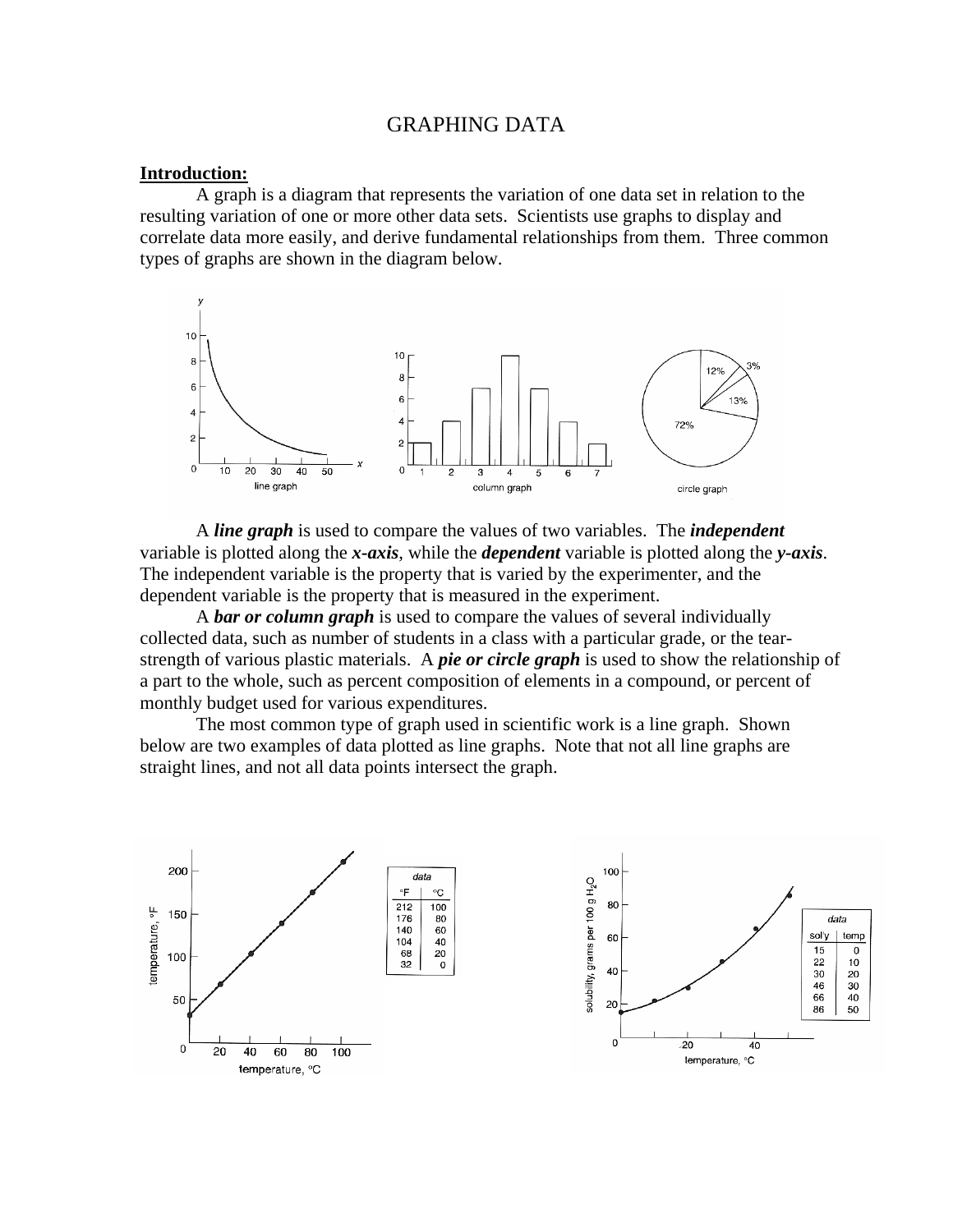# **Preparing a Line Graph:**

Follow these general rules when preparing a line graph:

# *1. Allow plenty of space for plotting data.*

Larger graphs are easier to prepare and interpret than smaller ones. Use an entire 8.5 x 11" sheet of graph paper for each graph so that the graph is large. Scale the graph so that the line or curve extends throughout the entire page, instead of being confined to a small portion of the paper. Which graph below is plotted correctly with respect to spacing?



#### *2. Draw and label the axis.*

Draw the axis using a ruler, and allow space along each axis for labels and units. Assign the dependent variable to the y-axis and the independent variable to the x-axis.

## *3. Scale the axis.*

When scaling the axis, consider the minimum and maximum values for each variable. When appropriate, the origin does not have to be labeled as zero (see diagram c above). Be sure your scaling divisions are equal, and easily divisible for marking fractional data points.

## *4. Plot data points and draw best straight line or smooth curve through them.*

If the data points visually indicate a straight line, draw one using a ruler through as many points as possible, with about as many points on one side of the line as the other. If the data points suggest a curve, draw a smooth curve the best represents the data points, with as many points on one side of the curve as the other. See examples on bottom of page 1.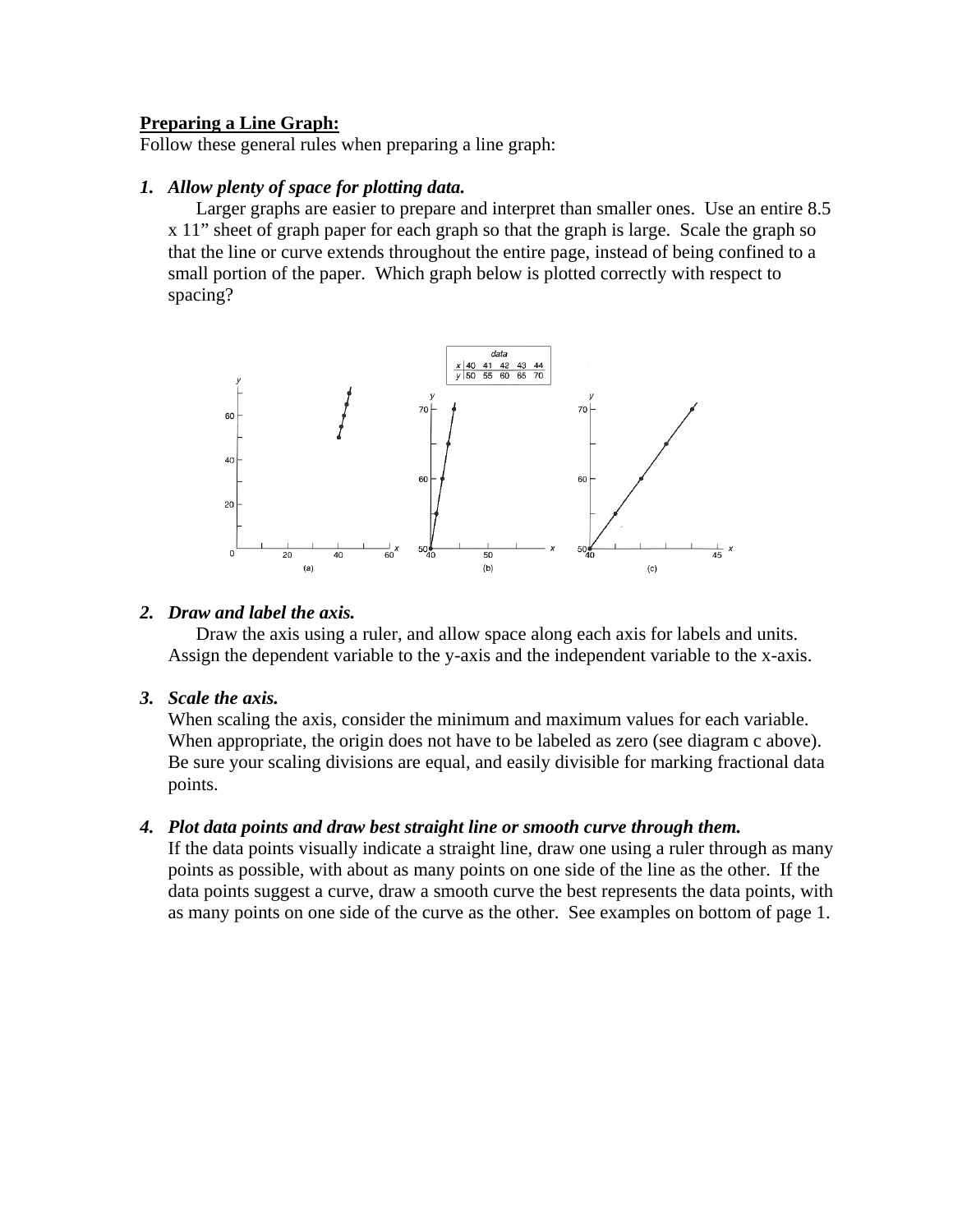#### **Interpreting Graphs:**

Once you have prepared a graph, you can obtain additional useful information from it. For example, you can determine data points outside the range of data plotted (extrapolation). You may also be able to determine other information based on the shape of the graph.

#### *A. Straight-Line Graphs*

Straight –line graphs can easily be extrapolated by extending the line beyond the last data points (see diagram below). Extrapolation allows us to determine data points other than those determined experimentally. In addition, we can determine the yintercept for the graph, which can be used to express the equation of the graph.

 All straight line graphs can be described by the general equation

$$
y = mx + b
$$

where *x* and *y* are variables, *m* is the slope of the line, and *b* is the y-intercept. The slope of the line can be determined by dividing the change in *y* by the change in *x*. Because the line is the best representation of *all* the lines, *values of points on the line*, rather than experimentally determined data points, should be used to determine the slope. Also, in order to *decrease the error*, *widely* 



*separated points* on the line should be used for slope determination.

#### *B. Curved-Line Graphs*

Some relationships are not linear and cannot be represented by a straight-line graph. A plot of data for this kind of relationship gives a curved-line graph. This type of graph is useful in showing an overall relationship, although the slope and the y-intercept cannot be determined as with the straight-line graph. It is difficult to make general statements about the interpretation of a curved-line graph, and various techniques for interpretation of each kind of graph must be learned as each is encountered.